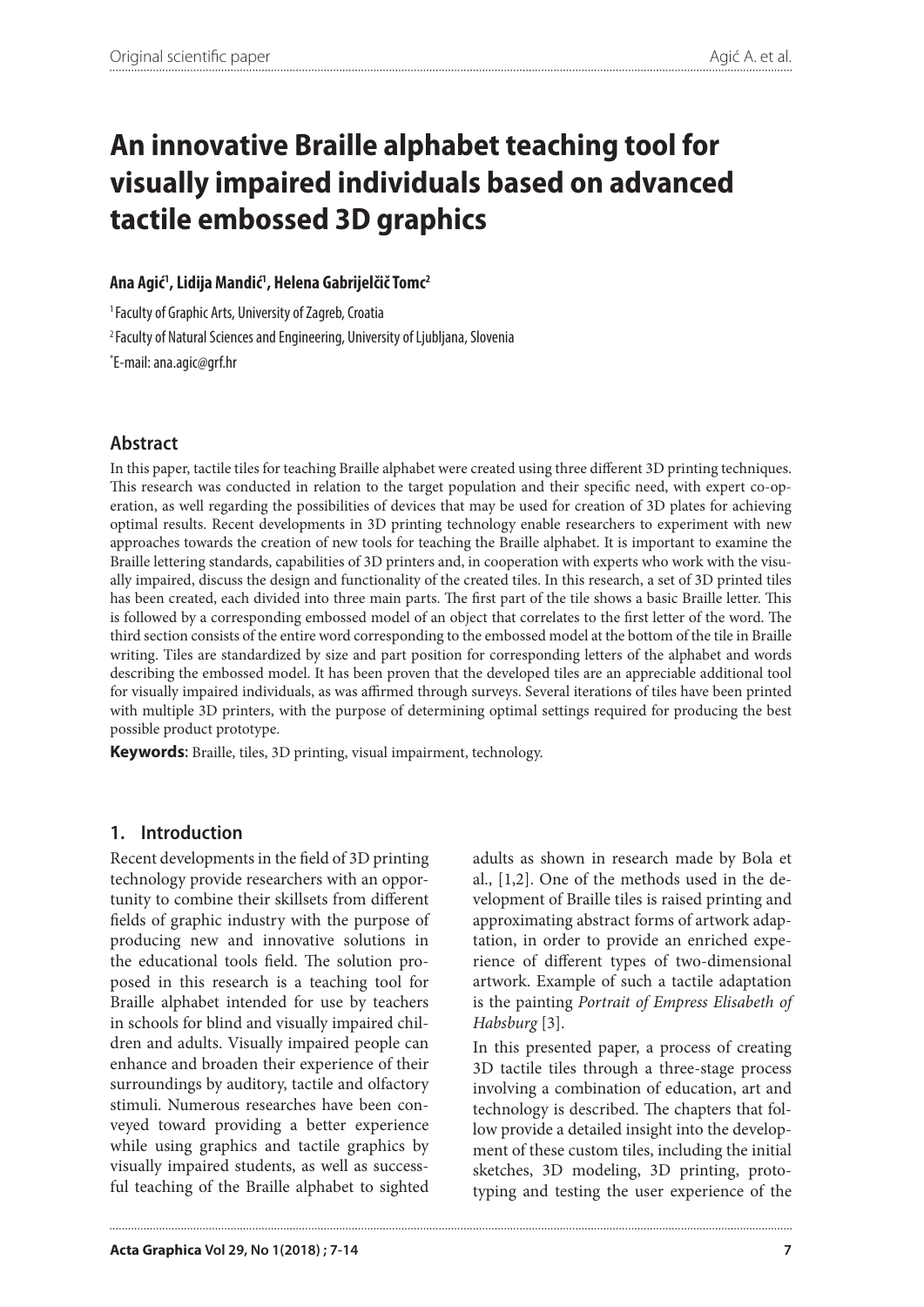created tiles. The goal was to find the optimal printing system and filaments, improving the design, and producing the best possible prototype based on suggestions from educational experts. It is asserted that such approach is relevant and adaptable to a variety of regionally-specific requirements (adjusting the alphabet localization and tile images), and for different visually impaired student or other groups, while considering the factor of their prior familiarity with the Braille alphabet. In our research a decision was made to focus on a group of visually impaired children aged 8-10.

## **2. Methods**

The process of designing Braille tiles started with simple sketches. When designing the first 3D prototype, an emphasis was made on determining the correct size of the tiles while keeping in mind the necessity for rational placement of the three aforementioned tile segments. In the first step, three proposed tile sizes were discussed among children and their teacher; large (10x10 cm), medium (8x8 cm) and small (6x6 cm). The large size was discarded because of the lack of necessity for its inherent portions of empty space, while the smaller tiles have been discarded due to the insufficient spacing between tile parts. This ultimately led to the decision of using 8 cm by 8 cm (3.14 in by 3.14 in) as shown in Figure 1. In the upper left corner of the tile a chamfer is positioned in order to provide an easier and faster way for the user to determine the correct tile orientation. The second aspect of the tile is the layout of its elements, which is divided into three sections. The first section consists of the main alphabet letter positioned in the top center of the tile. The letter in question is surrounded with a thin embossed border, with the purpose of easier tile orientation. Second section is an embossed image of a corresponding object (e.g.: b for balloon, c for car, etc.). The third section of the tile is located at its bottom-center and consists of to the entire word representing the above embossed image. The embossed models of the object take up different areas of the tile due to their varying sizes. Empty space is left between sections in order to prevent interferences between section surface locations, which in turn allows the user to correctly recognize and read the main letter and the corresponding

word. In addition, Braille alphabet on the tiles is created in accordance with the international norm for embossed Braille on paper, which among other rules, states that height of a dot should be 0.48 mm, the nominal base diameter of the dot shall be 1.44 mm and cell spacing of adjacent dots in one cell shall be 2.340 mm, as well as the distance of corresponding dots in adjacent cells shall be 6.2 mm [4]. After the sketch had been made, the next step in the tile creation was using a computer application for three-dimensional modeling, in this case Autodesk Fusion 360.



#### **Figure 1. Tile layout**

When all characters were included (the Croatian alphabet consists of 30 characters), compatible embossed models representing each letter were modeled in aforementioned program. One of the main issues faced in determining which object would be convenient and appropriate for the word was picking objects that are relatively small, familiar, often found in households, not abstract and not too detailed. Some objects/images used when learning the alphabet among children which are not visually impaired could not be used as examples to be embossed on tiles (e.g. an owl and a parrot are birds, but it is more convenient for visually impaired children not to differentiate types of birds). To determine which objects would be appropriate for visually impaired children, an educational expert was consulted. In Figure 2 a rendered preview of a tile modeled in Autodesk Fusion 360 is presented. This preview shows a tile corresponding to the letter "A", with an embossed model of a tool as well as the word "ALAT" (Croatian word for "tool") written in Braille.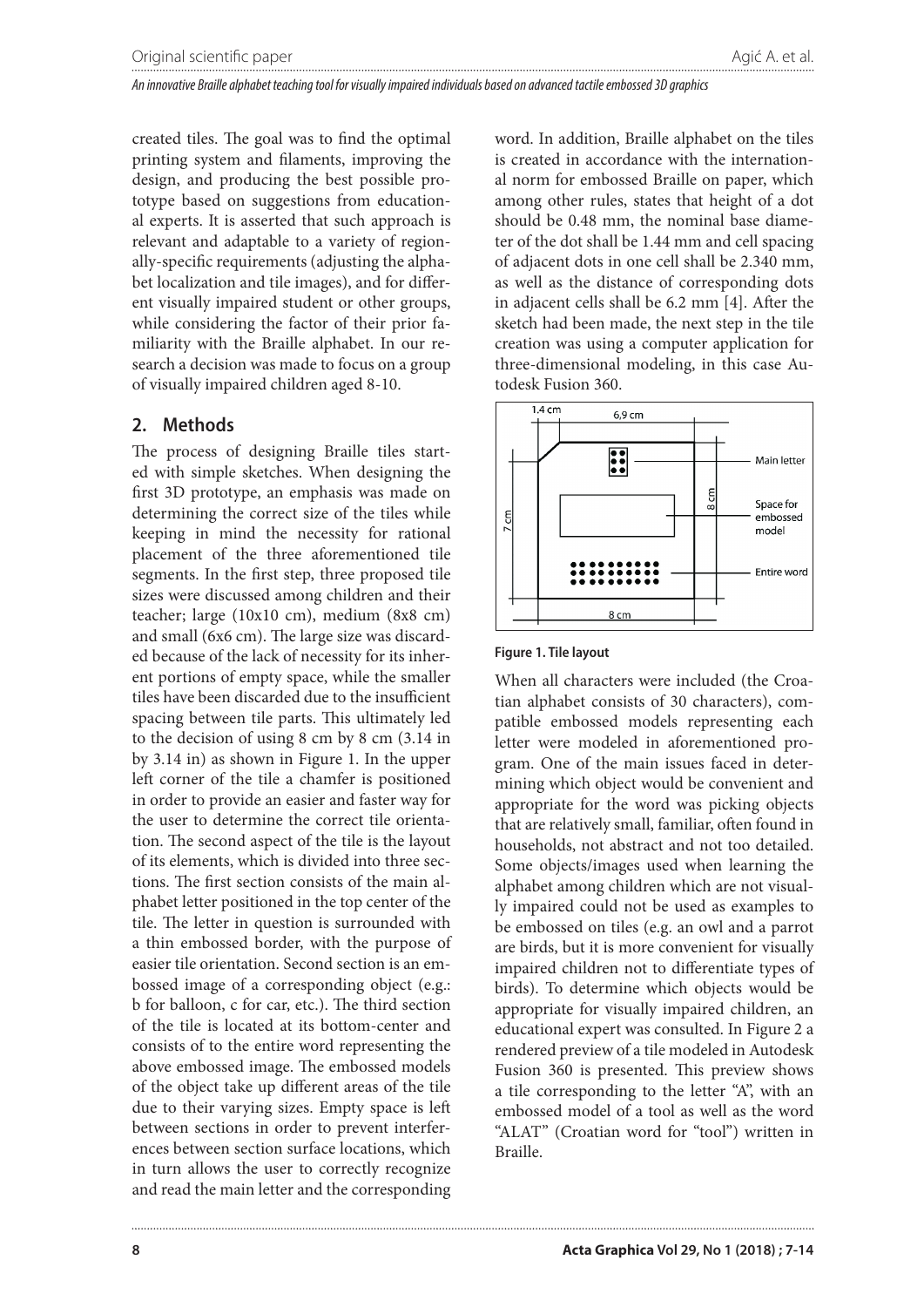

**Figure 2. Render of the tile "A" for "ALAT" (Croatian word for tool)**

#### **2.1 Printing the prototypes**

Three different printers were used for creating the tiles, each of them described in this paper. After the entire alphabet was modeled, a test print was performed on the FDM (fused deposition modeling) 3D printer. Even though this type of printing was invented by a company named Stratasys more than 20 years ago, this printing technology is quite common nowadays and may be utilized mostly for personal and not overly complex projects [5]. It is important to understand how each type of 3D printer used in this research works, in order for the shortcomings of produced tiles to be more understandable and, possibly, for it to be easier to fix possible oversights afterwards. Table with all three 3D printers specifications is shown in Table 1 below.

| Type of<br>printer         | RapMan<br><b>3.1 FDM</b>   | Spectrum<br>Z 510       | Ultimaker 2+<br><b>FDM</b>                            |
|----------------------------|----------------------------|-------------------------|-------------------------------------------------------|
| Weight                     | $17 \text{ kg}$            | $204 \text{ kg}$        | $11.3 \text{ kg}$                                     |
| Dimen-<br>sions            | 650 x 570<br>x 820 mm      | 1070 x 790<br>x 1280 mm | 342 x 493 x 588<br>mm                                 |
| Print Area                 | 270 x 205<br>x 210 mm      | 254 x 356 x<br>203 mm   | 223 x 223 x 205<br>mm                                 |
| Print<br>speed             | $15 \text{ mm}^3/\text{s}$ | 2-4 layers/<br>min      | 30 to 300 mm/s                                        |
| Layer<br>resolution        | $0.125$ mm                 | 0.089-0.203<br>mm       | $0.125$ mm                                            |
| <b>Materials</b>           | ABS, PLA                   | powder                  | PLA, ABS, CPE,<br>CPE+, PC, Nylon,<br>TPU 95A, and PP |
| Nozzle<br>tempera-<br>ture | 280 °C                     |                         | $180 - 260$ °C                                        |

#### **Table 1. specifications of 3D printers**

Working principals of FDM printers are as follows - the printer produces a previously prepared 3D model by extrusion of heated plastic (usually ABS plastic) through a nozzle that deposits the plastic layer by layer onto the surface [6]. The quality that printer system offers, depends on the maximum resolution of the printer measured in microns, which are used to define thickness of one 3D printed layer of plastic (i.e. 20 microns equals 0.02 mm equals 0.0007874016 inches). This implies that printers capable of printing thinner layers of plastic can produce higher quality plastic models, in this case the proposed tile prototypes. For tiles in this research, RapMan 3.1 FDM printer was used for the first test print. Printing the tiles using an FDM printer unfortunately did not provide satisfying results, as several technical issues were faced due to the specific quality requirements of the product design. Main issue was due to roughness and asperity of plastic filament material, which resulted in unintelligible Braille lettering and indistinguishable embossed models. Furthermore, the 280°C (536 F) heat produced by the nozzle for raw plastic melting had an unfortunate side effect of proximity burning the plastic itself while printing details in high resolution. Lastly, the issue of plastic flexure while cooling was encountered, due to some parts of the printout being hotter than others, resulting in plastic curving. A theoretical solution for his issue was proposed which involved installing a heated bed as a surface for printouts yet, unfortunately it was not possible to test it in practice at the time. Figure 3 shows tiles "A" for "ALAT" and "C" for "CVI-JET" (Croatian words for "tool" and "flower") printed on RapMan 3.1. In conclusion, the described printing method was deemed not suitable due to the fact that it did not meet the required standard of quality. A Braille letter should always be perfectly printed in order to be unambiguously readable, therefore it was concluded that low-cost printing systems are not suitable for tile production purposes.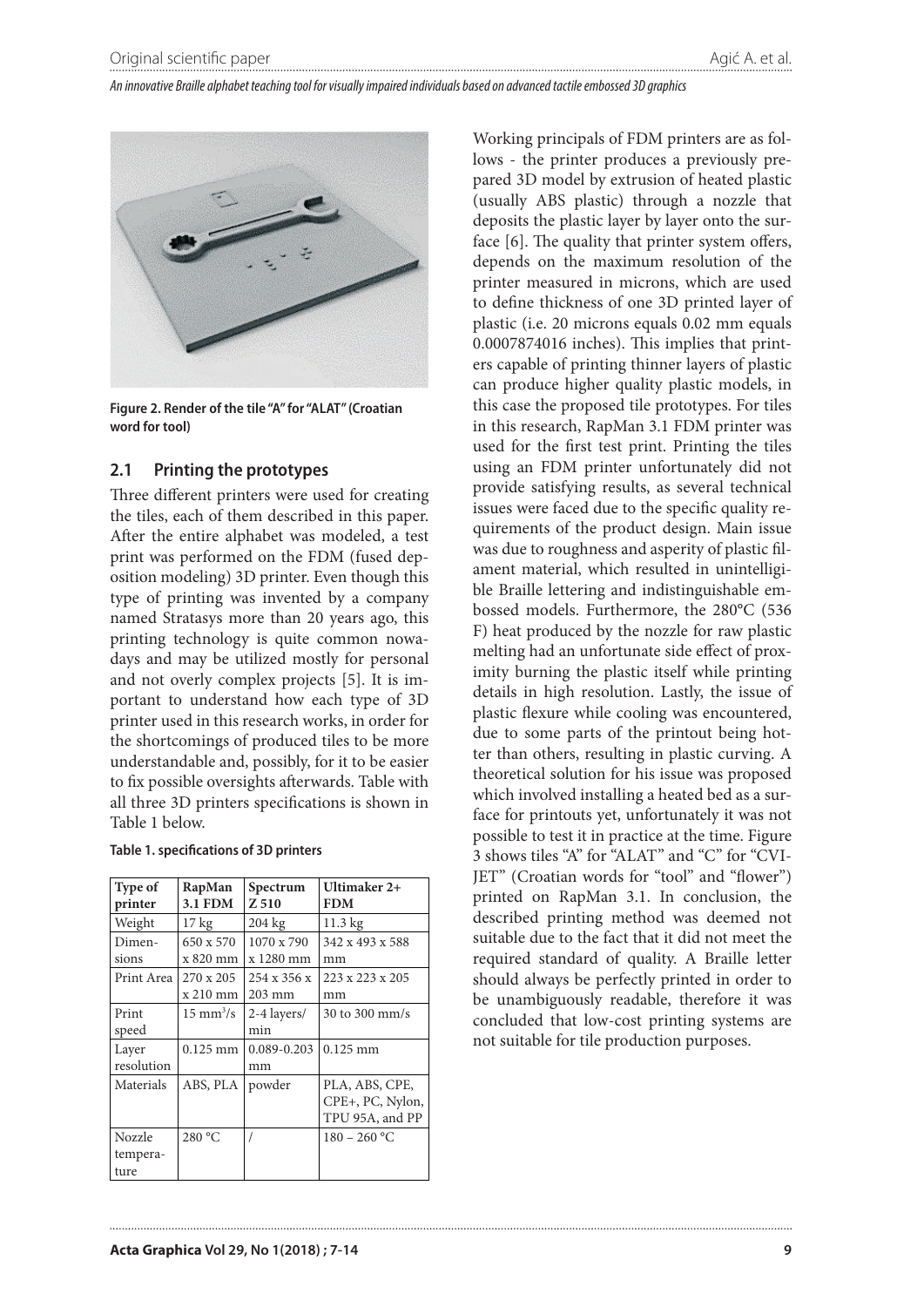

**Figure 3: Tiles printed on RapMan 3.1**

The second 3D printer tested while assessing higher quality options was Spectrum Z 510. This 3D printer is a different type of machine for the creation of 3D products, known as "binder jetting" or "drop-on-powder". It consists of several main parts including a roller, print assembly, build piston and powder bed. The process of printing starts with geometry of the model being sliced using a software platform into layered cross-sections, followed by mechanical deposition and binding of printing material. The roller collects powder from the powder bed and spreads the first layer of powder, which is of the same thickness as one layer of cross-sectioned 3D model, across the build area. This is followed by printer head applying binder solution which binds particles of the powder, creating a solid layer. After finishing one layer, the build piston moves one level down and the roller applies a new layer of powder, repeating this operation until the whole model is finished. Any extra powder left over from printing can be saved and reused for subsequent printing tasks [7]. Figure 4 presents an image of tiles printed on Spectrum Z 510 3D. Printouts made using this technology were of surpassingly better quality than the ones printed on RapMan 3.1. Tile surface was much smoother, Braille alphabet was printed in accordance with international standards and embossed models are of much higher tactile fidelity, while keeping the tile from deforming in any way.



**Figure 4: Tiles printed with Spectrum Z 510 3D printer**

Initial printing included six prototype tiles; "A" for "ALAT", "Đ" for "ĐON", "DŽ" for "DŽEP", "N" for "NOŽ", "P" for "PAHULJICA", "Z" for "ZVIJEZDA" (translations to English are in order: tool, sole, pocket, knife, snowflake and star). This was followed by a user experience survey held in "Vinko Bek", an educational institution for the blind and visually impaired children. Participants and teachers gave consent to their inclusion in the research. Survey participants were 10 visually impaired children (8 to 10 years of age) who already had experience with reading Braille alphabet, while their teachers helped in coordinating the study, which was held in their classroom. The user experience survey consisted of four questions with an emphasis on Braille readability, print quality and object recognizability. The survey questions were presented in a simple "yes or no" format which was deemed appropriate to participants' age, while capable of providing useful information necessary for design adjustments.

Survey questions were as follows:

- 1. Can you read the top letter?
- 2. Do you know what the object in the middle is?
- 3. Do you like the way it is modeled?
- 4. Can you read the word at the bottom? Survey results are presented in Figure 5.

## **3. Results and Discussion**

In this section survey results are shown in Figure 5 where the number of positive answers are presented for selected tiles tool, star, sole, knife, snowflake and pocket.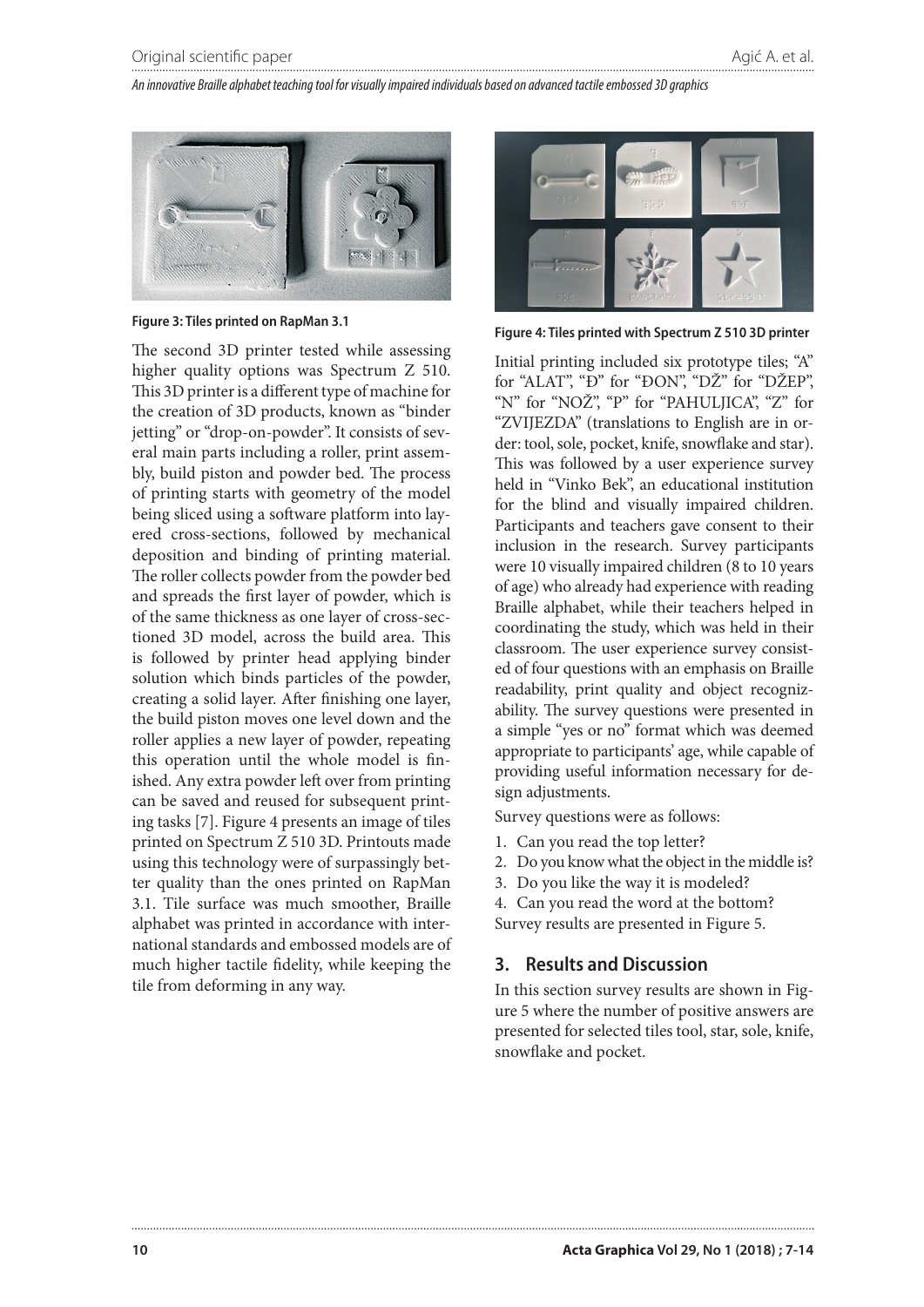

**Figure 5: First user experience survey results**

The results of the survey indicated some imperfections in the tiles. Some of the embossed models were deemed too complicated and difficult to recognize.

Model "A" for "ALAT" (tool) is one such example. It was concluded that children who had never been in contact or touched a similar object in real life would have difficulties recognizing it as an embossed model, so, therefore, it had to be replaced with a different model. Model for letter "N" for "NOŽ" (knife) was also replaced with simplified embossed model. The snowflake tile is especially interesting because children assumed that it was a flower, even though it is an enlarged version of an actual snowflake. After a discussion with group leaders we had concluded that the snowflake tile should remain as it is, because it could familiarize children with some abstract terms while learning in school. The basic set is made according to the Croatian alphabet, but it can be rearranged or redesigned into any language, for any target group requirements. The downsides of this solution were brittleness and price of tiles made using this 3D printing technique. Tiles tend to fall from tables in educational institutions which would pose a risk of breaking due to the brittle nature of material used. A third prototype had to have been made.

The third and final iteration of the tiles was produced using a combination of Ultimaker 2+ 3D printer and Roland UV LEC 330.

The design approach that was applied in planning for this iteration was based on both positive and negative experiences with previous attempts. Major drawbacks of RapMan 3.1 were roughness, bending and Braille unreadability, while Spectrum Z 510 was deemed unsatisfactory due to brittleness of tiles. The solution for the third version differed from the previous two in that the tile was to be assembled from two different parts. In preparation, the tile with the embossed model was printed on the Ultimaker 2+ FDM printer, the specifications of which can be found in its accompanying instruction manual [8]. What distinguished this printer from its previous FDM counterpart RapMan 3.1, is its significantly higher printing resolution. It is also important to mention that this type of 3D printer supports different types of plastics filament materials, while the RapMan 3.1 supports only one type. Filament used for this printer was nGen co-polyester from ColorFabb - a high quality, high durability, low odor material, with a smooth surface finish. The Braille letters were printed on an inkjet printer Roland UV LEC 330, which is unique in its use of UV light [9]. The printer uses UV light to cure a special varnish deposited on a sticker paper turning it, layer by layer, into a raised relief surface. The number of layers for Braille was 6 (high quality with double layer thickness setting), which had been determined according to research made earlier by Golob et al., 2014. [10]. The sticker sheet with Braille lettering was cut and applied onto corresponding tiles.



**Figure 6: Tiles printed with Ultimaker 2+**

 Figure 5 shows tiles "A" for "AUTO" and "Z" for "ZVIJEZDA" (Croatian words for car and star) assembled from the plastic part printed with Ultimaker 2+ and Braille letter stickers printed on the Roland UV LEC 330 inkjet printer. The tactile transition between sticker and tile is seamless and barely noticeable. Creation of the third prototype was followed by a second user experience survey, also conducted in same conditions and same number of test subjects as first one, and the results of which are shown in Figure 6.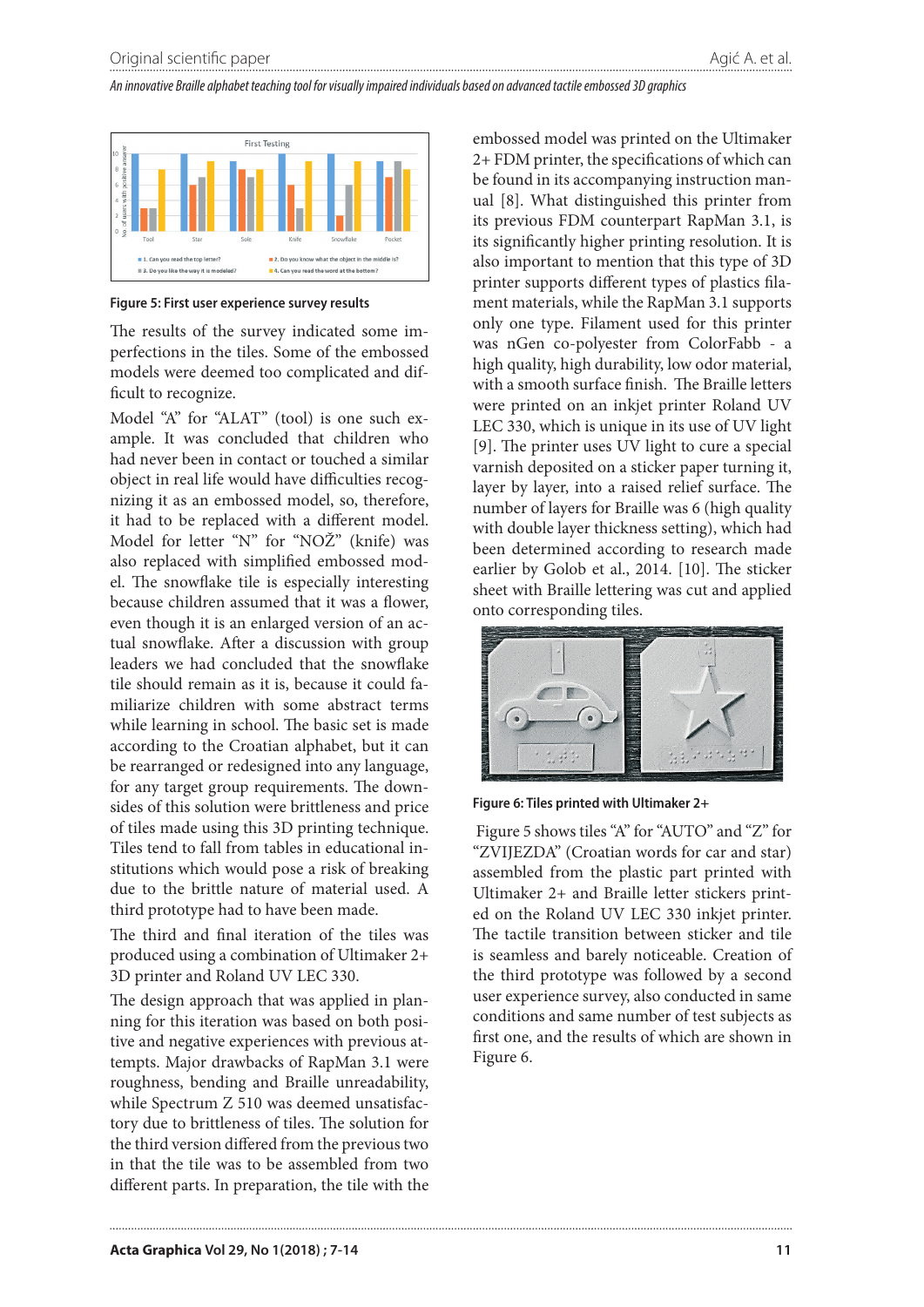

**Figure 7: Second user experience survey results** 

These results confirm Braille readability on tiles printed with Ultimaker 2+, as well as an improvement in recognizability of the "Car" model in contrast to the previous "Tool" model which it replaced. The tiles printed in this manner were much less brittle, and the resident faculty at Vinko Bek agreed that the third prototype would be much better suited to their work environment.

# **4. Conclusion**

Rapid development of 3D printing technology and new teaching methods have made paths for numerous new and exciting opportunities in enhancing tactile experience for visually impaired people. These tiles have been created as an example of an innovative Braille alphabet teaching tool using cutting-edge technology in conjunction with experience derived from traditional teaching methods. Additionally, it was tactile tool for visualization of selected objects for blind and visually impaired target groups, which can encompass both children and adults. Due to the fact that prototyping and production methods used in the development of the final product have only recently been made available to a broader spectrum of specialized researchers, there have been little to no previous examples of creating a similar educational tool, and mainly no information about the product and user's interaction. In our research, we went through several stages of prototyping and testing of product design, and described the advantages and issues that arose with each new method. The final method we used, a hybrid system created using both a 3D printer and a UV inkjet printer, provided very good results, considering both Braille readability which was the primary concern, and the overall printout quality of the embossed model and the tile itself. The final tiles have recognizable embossed models, easy to read Braille letters and

low chances of shattering upon accidental impact, which, in combination, provided the best results in the tests we preformed according to performed surveys. It is also possible to further improve upon the design of the tiles, which would entail some additional or special information (numbers, special characters etc.) of the embossed model, as suggested by the experts of the institution for visually impaired children. This kind of an upgrade would be possible by using differently colored plastic or specially processed surface, for people with low vision. The conducted survey shows that the tiles are an appreciable additional learning tool for visually impaired individuals. Also, the ability to recognize the embossed model greatly depends on one's individual visual impairment, because a person who has seen before or has some partial ability to see would more easily recognize the embossed model, and person who has been blind since birth needs some time and help to recognize the models. The design of tiles is tested, appropriate printing system and filament are appointed for designed purposes, and shape of embossed images can be altered or redesigned for some other target group. The language used on presented tiles was Croatian, but it can be easily changed to any other language.

# **Acknowledgment**

We would like to especially thank the institution for blind and visually impaired Vinko Bek in Zagreb, Croatia that enabled and made the research possible, as well as the resident experts and faculty members for their cooperation.

## **References**

- 1. Zebehazy, Kim T, Wilton, Adam P. Quality, Importance, and Instruction: The Perspectives of Teachers of Students with Visual Impairments on Graphics Use by Students. J Vis Impair Blind. 2014;108(1):5–16.
- 2. Bola Ł, Siuda-Krzywicka K, Paplińska M, Sumera E, Hańczur P, Szwed M. Braille in the Sighted: Teaching Tactile Reading to Sighted Adults. Bensmaia SJ, editor. PLoS One [Internet]. 2016 May 17;11(5):e0155394. Available from: http://dx.plos.org/10.1371/journal. pone.0155394
- 3. Krivec T, Muck T, Germandik FR, Majnarić I, Golob G. Adapting Artworks for People Who Are Blind or Visually Impaired Using Raised Printing. J Vis Impair Blind. 2014 Sep;108:68–76.
- 4. Size and Spacing of Braille Characters [Internet]. [cited 2017 Dec 20]. p. 4. Available from: http://www. brailleauthority.org/sizespacingofbraille/index.html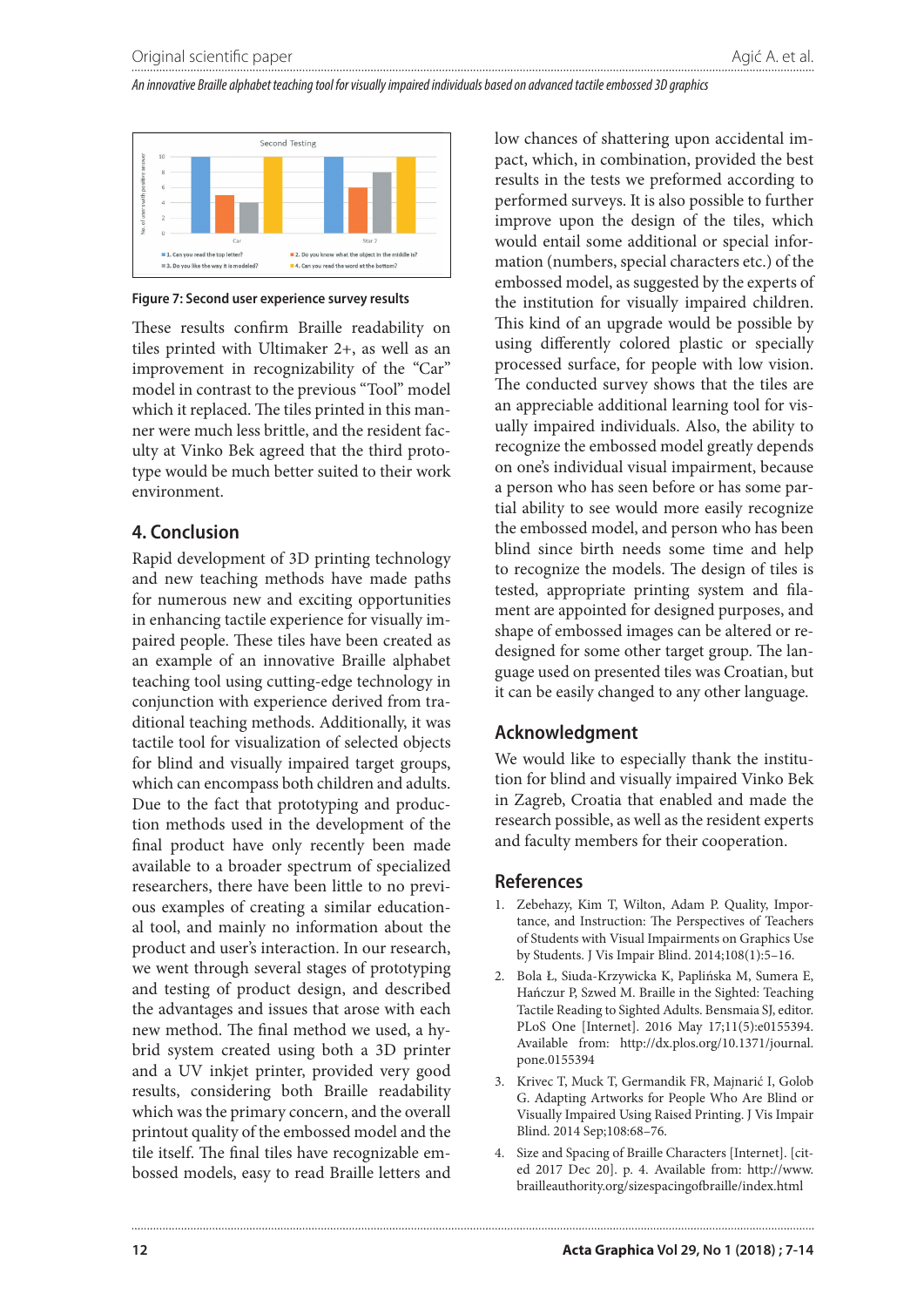- 5. The invention of FDM Technology [Internet]. 2017 [cited 2017 Dec 20]. Available from: http://www. stratasys.com/3d-printers/technologies/fdm-technology
- 6. Anastasiou A, Tsirmpas C, Rompas A, Giokas K, Koutsouris D. 3D printing: Basic concepts mathematics and technologies. In: 13th IEEE International Conference on BioInformatics and BioEngineering [Internet]. IEEE; 2013. p. 1–4. Available from: http:// ieeexplore.ieee.org/document/6701672/
- 7. Stanic M, Lozo B. Color and permanence issues in 3D ink-jet printing. In: MIPRO, 2010 Proceedings of the 33rd International Convention. 2010. p. 274–7.
- 8. Ultimaker. Ultimaker 2+ 3D printer [Internet]. 2017. Available from: https://ultimaker.com/en/products/ ultimaker-2-plus/specifications
- 9. Roland VersaUV LEC-330 [Internet]. 2017 [cited 2017 Dec 15]. Available from: https://www.rolanddga. com/products/printers/versauv-lec-series-uv-printer-cutters
- 10. Golob G, Svetec Gregor D, Leskovšek A, Turnšek AM, Majnarić I, Dudok T, et al. BRAILLE TEXT AND RAISED IMAGES USED IN BOOKS FOR CHILDREN WHO ARE BLIND OR VISUALLY IM-PAIRED. In: Urbas R, editor. Ljubljana; 2014. p. 109– 13.